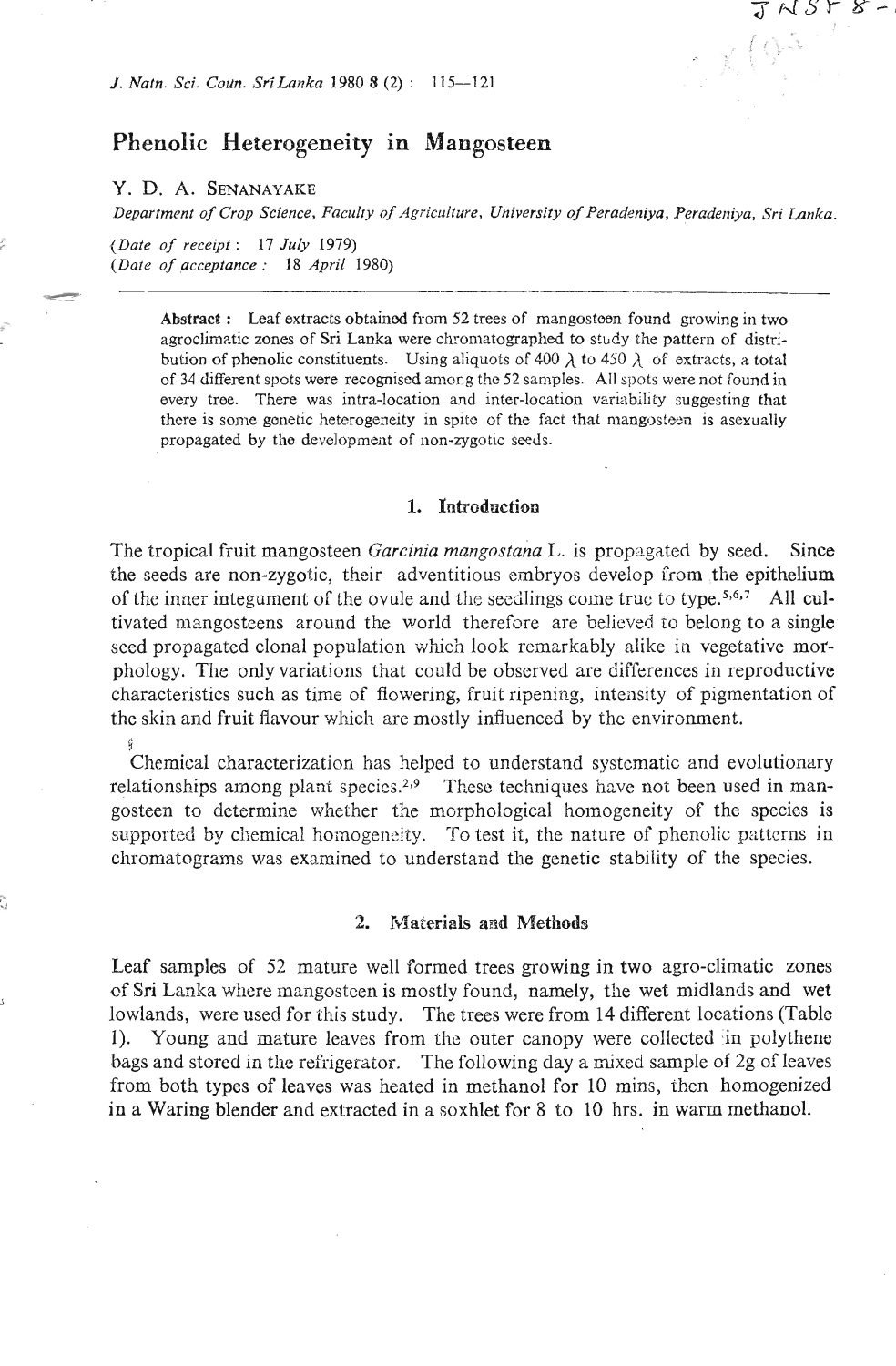|    | Agroclimatic zone<br>and location | Code No.<br>of trees            | Overland distance<br>from University (Km) | Date<br>of<br>sampling   |
|----|-----------------------------------|---------------------------------|-------------------------------------------|--------------------------|
| 1. | Midland wet zone                  |                                 |                                           |                          |
|    | 1.1 Peradeniya                    | $M_{61}$ , $M_{67}$             | 0.5                                       | 1977-09-06               |
|    | (Botanical)                       | $M_{54}$ , $M_{55}$             | $\cdots$                                  | 1977-09-08               |
|    | Garden)                           | $M_{53}$ , $M_{56}$ , $H_{125}$ | $\cdot$                                   | 1977-09-08               |
|    |                                   | $H_{222}$ , $H_{224}$           | $\cdots$                                  | 1977-10-05               |
|    | 1.2 Pilimatalawa                  | $P_1$ , $P_2$ , $P_3$ , $P_4$   | 7                                         | 1977-10-18               |
|    | 1.3 Naranwela                     | $\rm N_1$                       | 10 <sup>1</sup>                           | 1977-10-05               |
|    | 1.4 Meegammana                    | $M_1$                           | 17                                        | 1977-10-18               |
| 2. | Lowland wet zone                  |                                 |                                           |                          |
|    | 2.1 Nittambuwa                    | $NI_1$ , $NI_2$                 | 60                                        | 1978-03-12               |
|    | 2.2 Mirigama                      | $MI_1$ , $MI_2$ , $MI_3$        | 70                                        | 1977-11-17               |
|    |                                   | $MI_4, MI_5, MI_6$              | 70                                        | 1977-11-17               |
|    | 2.3 Dunagaha                      |                                 |                                           |                          |
|    | Kadawala                          | $DK_1, DK_2, DK_3$              | 73                                        | 1977-11-17               |
|    | 2.4 Dunagaha                      | $DU_1$ , $DU_2$ , $DU_4$        | 75                                        | 1977-11-19               |
|    | 2.5 Divulapitiya                  | $D_1, D_2, D_3, D_4, D_5$       | 67                                        | 1977-10-10<br>1978-03-11 |
|    | 2.6 Kalutara North                | KA1, KA2, KA3                   | 106                                       |                          |
|    | 2.7 Neboda                        | $NE1$ , $NE2$ , $NE3$           | 96                                        | ,,                       |
|    | 2.8 Matugama                      | $MA1$ , $MA2$ , $MA3$           | 100                                       | $\cdots$                 |
|    | 2.9 Agalawatta                    | $AG_1$ , $AG_2$ , $AG_3$        | 97                                        | $, \,$                   |
|    | 2.10 Bellana                      | $BA1$ , $BA2$ , $BA3$           | 96                                        | $, \,$                   |
|    | 2.11 Morapitiya                   | $MO_1$ , $MO_2$ , $MO_3$        | 92                                        | ۹Ñ                       |

TABLE 1. Location of trees tested from two agroclimatic zones.

The extract was concentrated in a vacuum at room temperature and 'the final volume was prepared in the proportion of 1 ml for every 0.07g fresh weight of leaves. The extracts were spotted on Whatman No. 1 paper at  $400 \lambda$  and  $450 \lambda$  after preliminary tests using volumes/aliquots ranging from 50  $\lambda$  to 450  $\lambda$  revealed these to be the best concentrations. Descending chromatography was used for developing the papers in the first direction in butanolacetic acid-water (4 : 1 : 2.2  $v/v/v$ ) and in the second direction in  $2\%$  acetic acid.

The dried papers were examined in visible light and under ultraviolet light  $(254 \text{ m}\mu)$ and 360 m $\mu$ ) before and after spraying with 10% sodium carbonate. They were next examined after spraying with sulphanilic acid  $(9g$  sulphanilic acid  $+ 90$  m conc. **MCI** in 11 of water) and **S** % sodium aitrate, in the ratio of 1 :5.

#### **3. Results**

The chromatographic pattern of suspected phenolic spots are shown in Figure 1 and the detection methods and appearance of spots are given in Table 2. In this study the chemical nature of the spots were not identified. Thirty four spots in all were recognised. They were not found in every tree (Table 3). In both agro-climaitc zones there were intra-location variability (eg. Mirigama and Peradeniya) and interlocation variabjlity in all trees (eg. spots 4, 14 and 18). Only nine spots (2, **4,** 12, 16, 20, 25, 28, 29 and 30) were found in over half of the trees examined.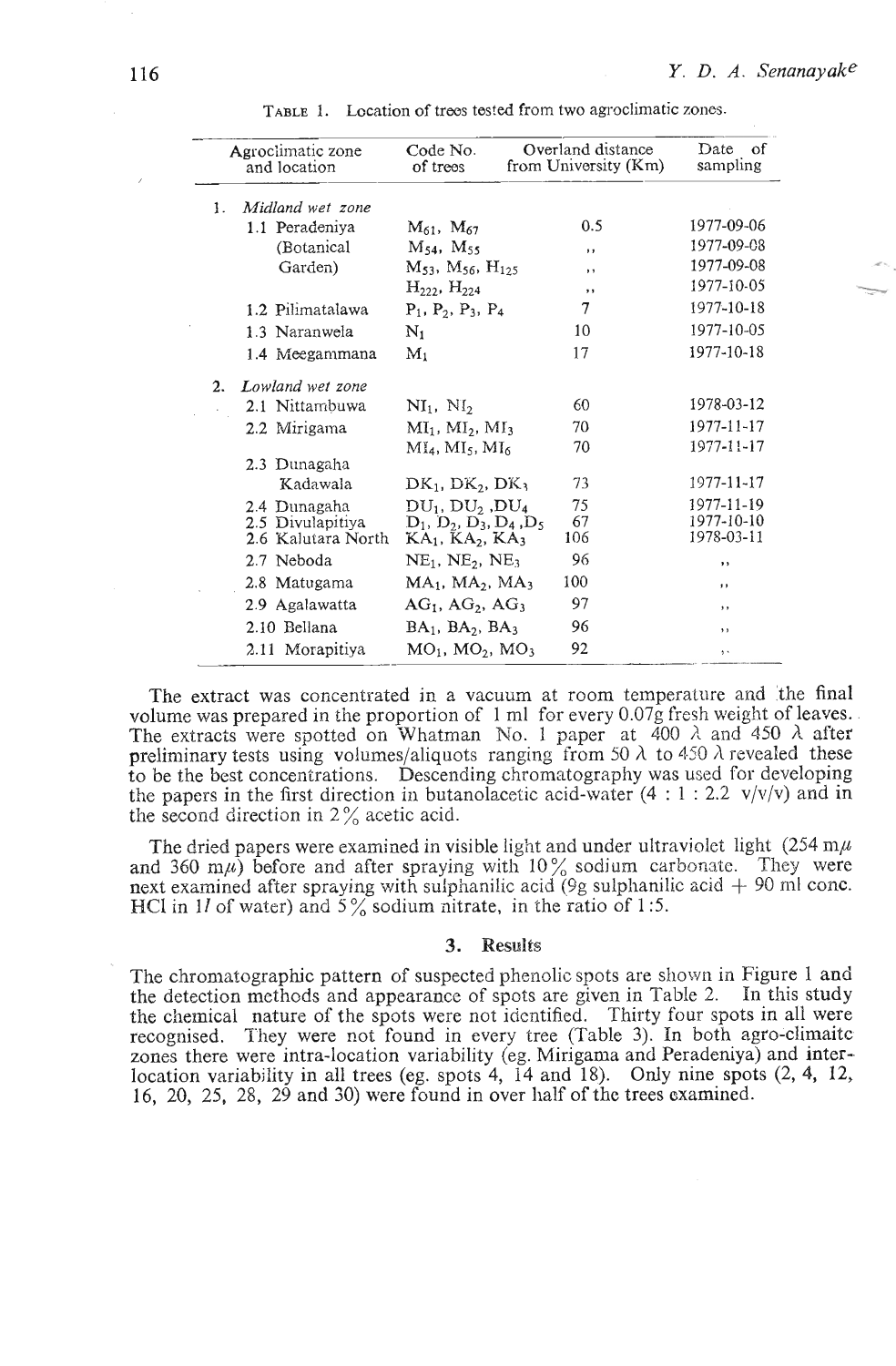ã

Ĝ

Ú

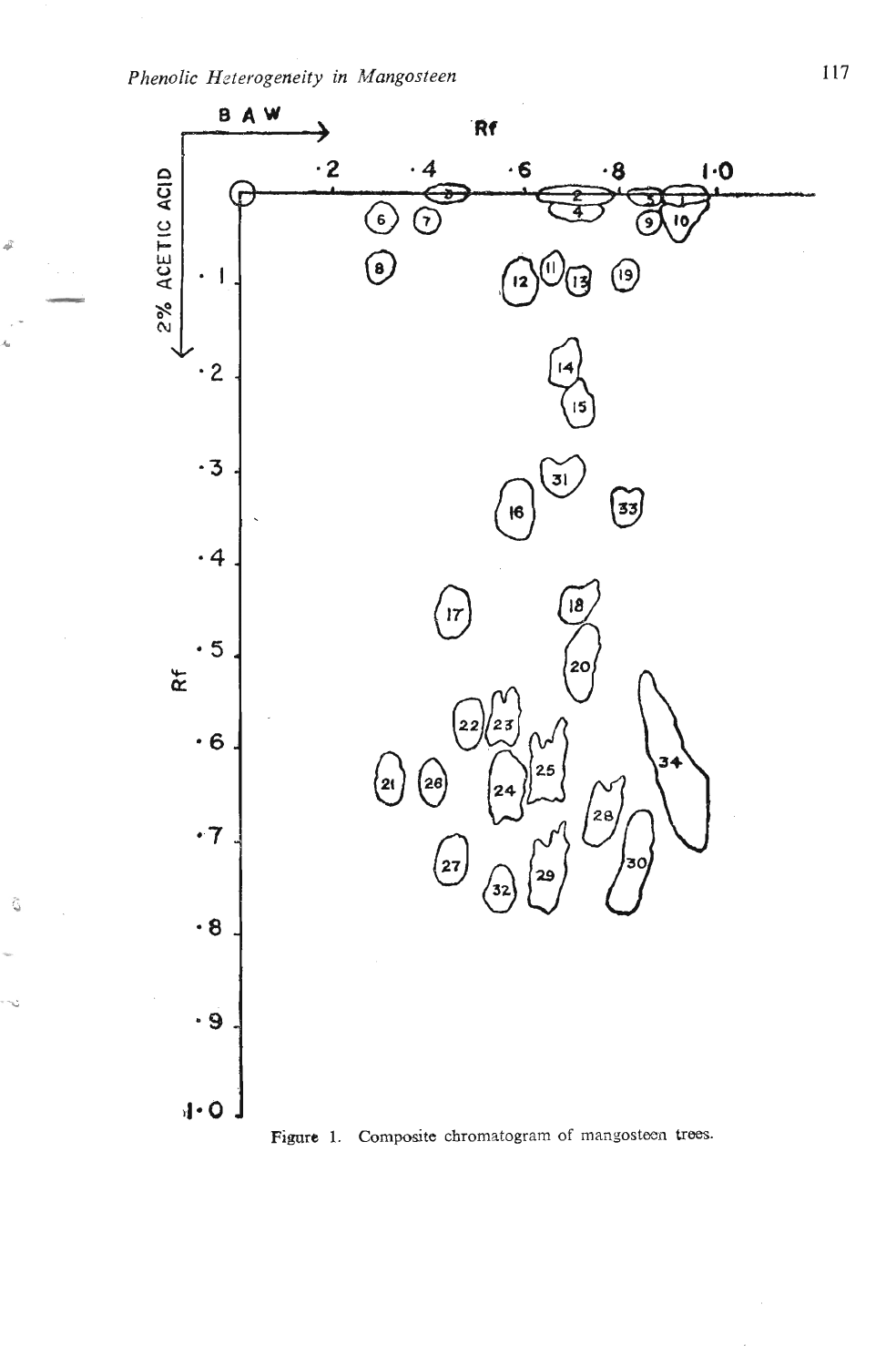| Detection Procedure                         | Appearance                      | Spot Number                     |
|---------------------------------------------|---------------------------------|---------------------------------|
| Visible light                               | Green                           | 1                               |
| UV light (254 m $\mu$ )                     | Light yellow<br>Yellowish green | 4, 5, 6, 7, 8, 11, 13, 32<br>10 |
|                                             | Light purple                    | 1, 2, 3, 11, 16, 26             |
|                                             | Purple                          | 12                              |
|                                             | Pink                            | 14, 27                          |
|                                             | Light blue                      | 19, 21, 23, 24, 25, 29          |
|                                             | Blue                            | 31, 33                          |
| UV light (360 m $\mu$ )                     | Dark purple                     | 2, 3, 15                        |
|                                             | Purple                          | 1, 11, 13                       |
|                                             | Blue                            | 21, 23, 24, 25, 29, 31          |
|                                             | Light blue                      | 26                              |
|                                             | Light yellow                    | 6,7,8,10,12                     |
|                                             | Pink                            | 14                              |
| After Na <sub>2</sub> CO <sub>3</sub> Spray |                                 |                                 |
| Visible light                               | Light yellow                    | 12                              |
|                                             | Light pink                      | 14                              |
|                                             | Light brown                     | 16                              |
| UV light (254 m $\mu$ )                     | Yellow                          | 12                              |
|                                             | Pink                            | 1, 14, 18                       |
|                                             | <b>Brown</b>                    | 16                              |
|                                             | Blue                            | 9, 26, 28, 30, 32               |
|                                             | Purple                          | 17                              |
|                                             | Dark Purple                     | 20                              |
|                                             | Fluorescent green               | 25, 29                          |
| UV light (360 m $\mu$ )                     | Brown                           | 16. 22                          |
|                                             | Fluorescent green               | 25, 29                          |
|                                             | Dark purple                     | 34                              |
|                                             | Dark blue                       | 28, 30                          |
| After sulphanilic acid spray                |                                 |                                 |
| Visible light                               | Light brown                     | 16, 20, 22                      |
|                                             | Light pink                      | 25*, 28*, 29*                   |
|                                             | Light yellow                    | 12                              |
|                                             |                                 |                                 |

 $\bar{z}$ 

TABLE 2. Colour reaction of spots on dry chromatograms of mangosteen

\*Colour reaction on wet paper.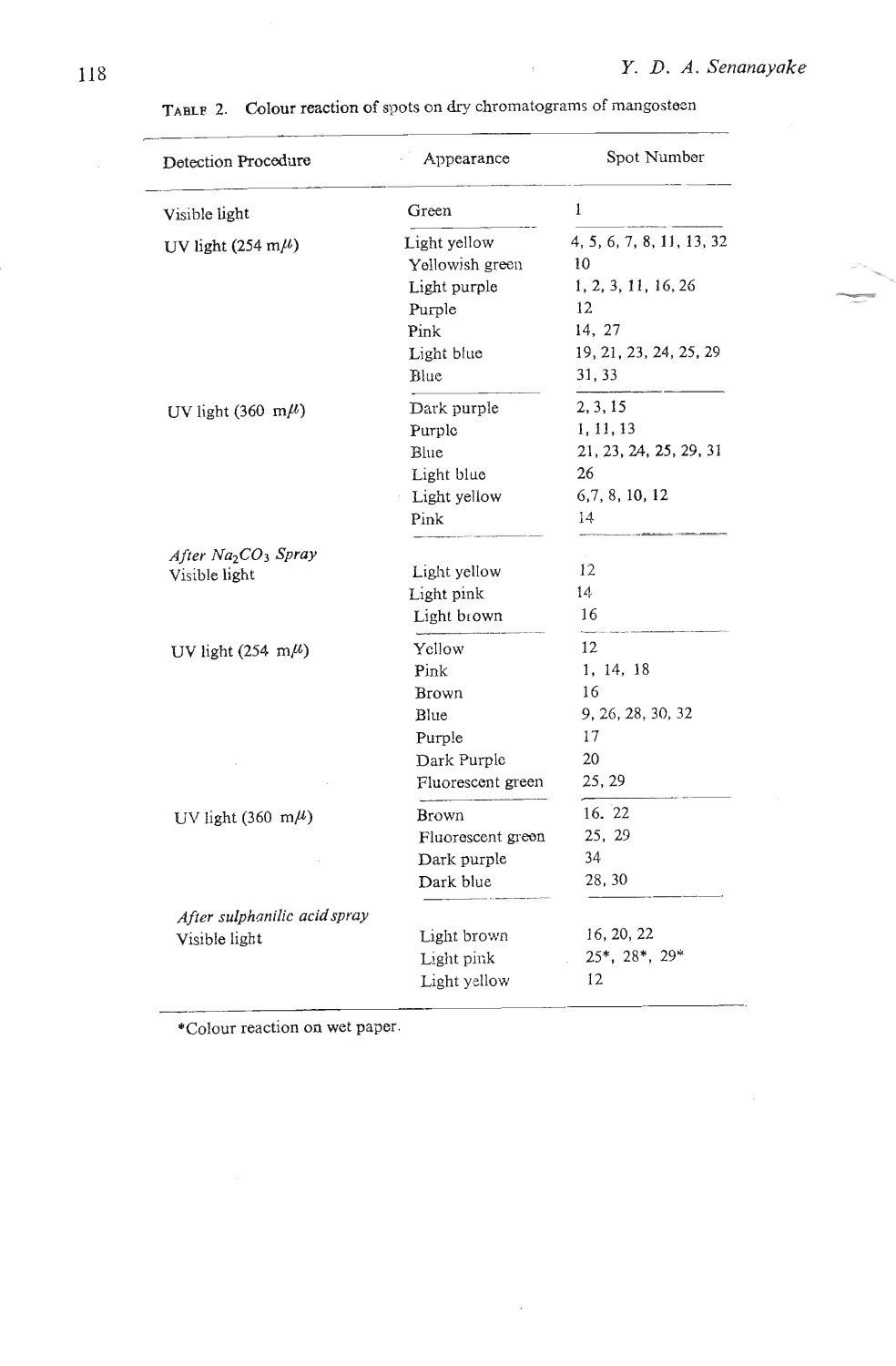The types of spots recognised in different trees from 15 locations in 2 agroclimatic zones TABLE 3.

ş

r)

t.

r.

|                                       |                               |                       |             |            |                           |          |                            |            |           |                |                                 |          | Spot Number       |             |     |                                            |                    |                                        |               |          |    |           |               |                           |                 |                 |                      |  |
|---------------------------------------|-------------------------------|-----------------------|-------------|------------|---------------------------|----------|----------------------------|------------|-----------|----------------|---------------------------------|----------|-------------------|-------------|-----|--------------------------------------------|--------------------|----------------------------------------|---------------|----------|----|-----------|---------------|---------------------------|-----------------|-----------------|----------------------|--|
| Tree<br>Number                        | $\mathbf 2$<br>$\overline{ }$ | $\tilde{\phantom{a}}$ | 4           | $\sqrt{2}$ | $\overline{a}$<br>$\circ$ | $\infty$ | $\overline{a}$<br>$\sigma$ | $\equiv$   | 12        | $\frac{13}{2}$ |                                 |          | 14 15 16 17 18 19 |             |     | $\overline{z}$<br>$\overline{\mathcal{L}}$ | $\mathfrak{A}$     | $\boldsymbol{\beta}$<br>$\mathfrak{L}$ | 25            | 26       | 27 | 28        | 29            | $\overline{\mathfrak{L}}$ | $\overline{31}$ | $\overline{32}$ | $\mathfrak{z}$<br>33 |  |
| Midland wet zone                      |                               |                       |             |            |                           |          |                            |            |           |                |                                 |          |                   |             |     |                                            |                    |                                        |               |          |    |           |               |                           |                 |                 |                      |  |
| Peradeniya<br>$M_{53}$                |                               |                       | $^{+}$      |            |                           |          |                            |            | $\bm{+}$  |                |                                 |          |                   |             |     |                                            |                    |                                        |               |          |    |           |               |                           |                 |                 |                      |  |
| $M_{54}$                              | $\ddot{+}$                    |                       |             |            |                           |          |                            |            |           |                |                                 | $+ +$    |                   |             |     |                                            | $^{+}$             |                                        |               |          |    |           |               |                           |                 |                 |                      |  |
|                                       | + + + + + + + + +             | $+ +$                 |             |            |                           |          |                            |            |           |                |                                 |          |                   |             |     | $+ + + + +$                                |                    |                                        | ++++++++      |          |    | +++++++++ | +++++++++     | +++++++++                 | $++$            |                 |                      |  |
| $X_{ss}$<br>$X_{ss}$                  |                               |                       |             |            |                           |          |                            |            |           |                |                                 | $\bm{+}$ |                   |             |     |                                            | $\hspace{0.1mm} +$ |                                        |               |          |    |           |               |                           |                 |                 |                      |  |
|                                       |                               |                       |             |            |                           |          |                            |            | $++$      |                |                                 |          |                   |             |     |                                            |                    |                                        |               |          |    |           |               |                           | $++$            |                 |                      |  |
| $M_{67}$                              | $+$                           | $+ +$                 | $+ + + + +$ |            |                           |          |                            |            |           |                | $+++++$                         |          |                   |             |     | $++$                                       |                    |                                        |               |          |    |           |               |                           |                 |                 |                      |  |
| $H_{125}$                             |                               |                       |             |            |                           |          |                            | $+$        |           |                |                                 |          |                   |             |     | $++ +$                                     | $+ + +$            |                                        |               |          |    |           |               |                           |                 |                 |                      |  |
| $\rm{H}_{222}$                        |                               |                       |             |            |                           |          |                            |            |           |                |                                 | $+++$    |                   |             |     |                                            |                    |                                        |               |          |    |           |               |                           |                 |                 |                      |  |
| $H_{224}$                             |                               |                       | $+$         |            |                           |          |                            | $\ddot{+}$ |           |                | $\hspace{.1cm} + \hspace{.1cm}$ |          |                   | $\ddag$     |     | $+$                                        |                    |                                        |               |          |    |           |               |                           |                 |                 |                      |  |
| Pilimatalawa<br>$\frac{5}{2}$         |                               |                       |             |            |                           |          |                            |            | $^{+}$    |                |                                 |          |                   |             |     |                                            | $\hspace{0.1mm} +$ |                                        |               |          |    |           |               |                           |                 |                 |                      |  |
|                                       | $++++$                        |                       |             | $+++$      |                           |          |                            |            |           |                |                                 | $++++$   |                   |             |     | $++++$<br>$+ + + +$                        |                    |                                        | $+++++$       |          |    | $+ +$     | $++++$        | $++++$                    |                 |                 |                      |  |
|                                       |                               |                       |             |            |                           |          |                            |            | $^+$      |                | $+ + +$                         |          | $\ddot{}$         | $\pm$ $\pm$ | $+$ |                                            | $\pm$ $\pm$        |                                        |               |          |    |           |               |                           |                 |                 |                      |  |
|                                       |                               |                       |             |            |                           |          |                            |            |           |                |                                 |          |                   |             |     |                                            |                    |                                        |               |          |    | $\ddot{}$ |               |                           |                 |                 |                      |  |
| 1.3 Naranwela<br>N <sub>1</sub>       | $^{+}$                        |                       |             | $^{+}$     | $+$<br>$\ddot{+}$         |          |                            | $\ddot{+}$ | $^{+}$    |                | $^{+}$                          | $^{+}$   | $^{+}$            | $^{+}$      |     | $\hspace{0.1mm} +\hspace{0.1mm}$           | $\ddot{}$          |                                        | $+$           | $\bm{+}$ |    | $^{+}$    | $+$           | $\pm$                     |                 |                 |                      |  |
| 1.4 Meegammana<br>$\mathbf{z}_1$      | $+$                           |                       |             | $\div$     |                           |          |                            |            |           |                | ╈                               | $^{+}$   | $+$               | $^{+}$      |     |                                            |                    | $\, +$                                 | $^{+}$        |          |    | $\, + \,$ | $^{+}$        | $+$ .                     |                 |                 |                      |  |
| 2. Lowland wet zone<br>2.1 Nittambuwa |                               |                       |             |            |                           |          |                            |            |           |                |                                 |          |                   |             |     |                                            |                    |                                        |               |          |    |           |               |                           |                 |                 |                      |  |
| $\vec{\overline{z}}$                  | $+ +$<br>$+ +$                | $+ +$                 | $++$        |            |                           |          |                            |            | $\ddot{}$ | $^{+}$         |                                 | $++$     |                   | $^{+}$      |     | $+ +$<br>$+ +$                             |                    |                                        | $++$          |          |    | $+ +$     | $+ +$         | $++$                      |                 |                 |                      |  |
| $\overline{\Sigma}$                   |                               |                       |             |            | $^{+}$                    |          |                            |            |           |                | $\,+\,$                         |          |                   |             |     |                                            | $+$                |                                        |               |          |    |           |               |                           |                 |                 |                      |  |
| 2.2 Mirigama<br>$\Xi_1$               |                               |                       | ┿           |            |                           |          |                            |            |           |                |                                 |          |                   |             |     | $\bm{+}$                                   |                    |                                        | ┽             |          |    |           |               |                           | $+$             |                 | $\overline{+}$       |  |
|                                       | $+ + + +$<br>$+ + + + + +$    |                       | $+$         |            |                           | $^{+}$   |                            |            | キキキキキキ    |                |                                 | $+ + +$  |                   |             |     | $+$                                        |                    |                                        | $+ + + + + +$ |          |    |           | $+ + + + + +$ | $+ + + + + +$             |                 | $++$            | $+ + + +$            |  |
| <b>ZENES</b>                          |                               |                       |             |            |                           |          |                            |            |           |                |                                 |          |                   |             |     |                                            |                    |                                        |               |          |    |           |               |                           |                 |                 |                      |  |
|                                       |                               |                       |             |            |                           |          |                            |            |           |                |                                 |          |                   |             |     | $\,{}^+$                                   |                    |                                        |               |          |    |           |               |                           |                 |                 | $+$                  |  |
|                                       | $++$                          |                       |             |            |                           |          |                            |            |           |                |                                 |          |                   |             |     |                                            |                    |                                        |               |          |    |           |               |                           |                 |                 |                      |  |
|                                       |                               |                       | $^{+}$      |            |                           |          |                            |            |           |                |                                 | $\, +$   |                   |             |     |                                            |                    |                                        |               |          |    |           |               |                           |                 | $\,+\,$         | $\ddot{}$            |  |

# Phenolic Heterogeneity in Mangosteen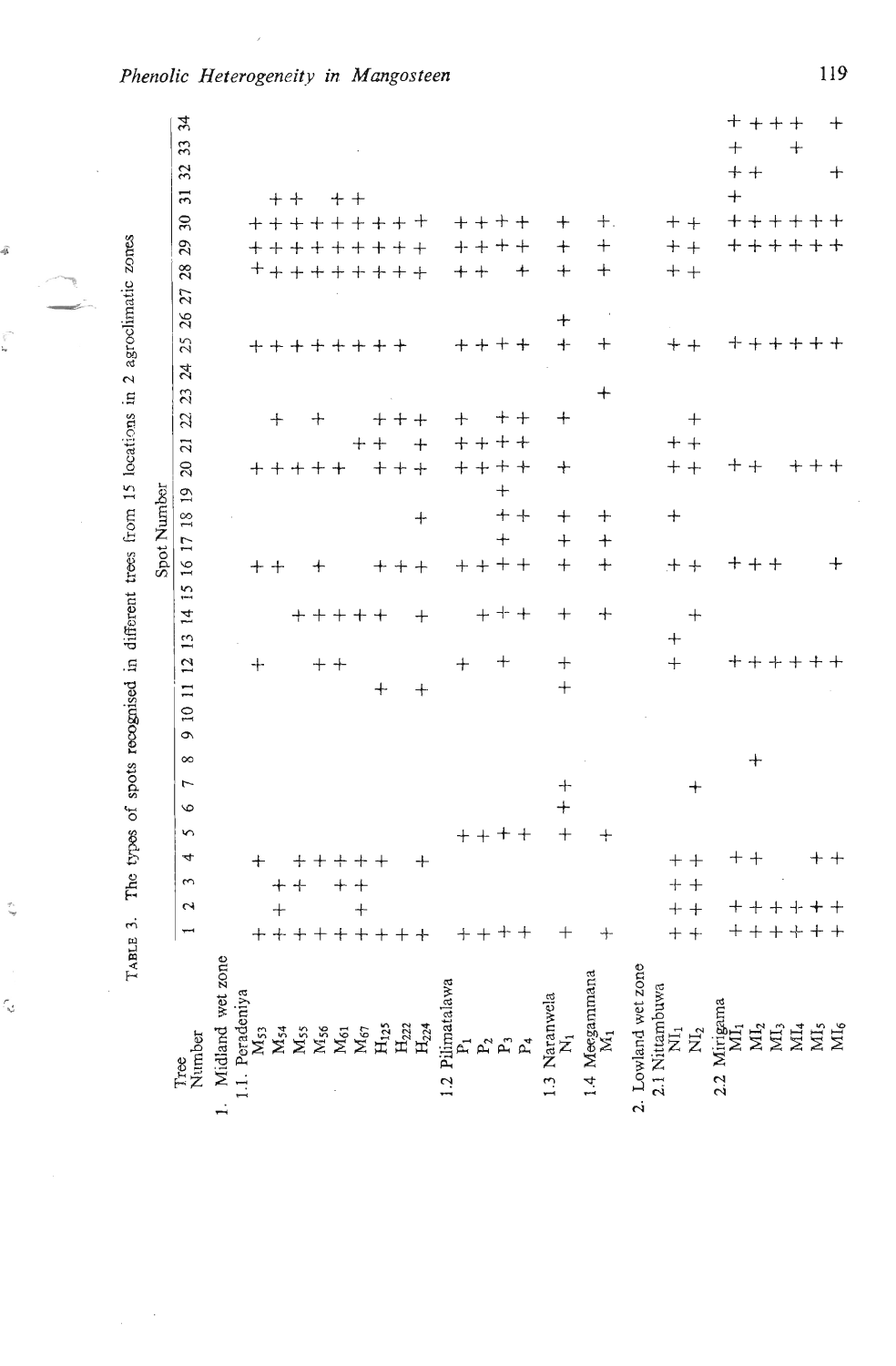|                | 34<br>33<br>$\overline{32}$<br>$\overline{31}$<br>$\mathfrak{D}$<br>$\overline{c}$     | $\ddot{}$<br>$\ddot{}$ | $+$<br>$^{+}$<br>$+ +$<br>$+++$ |                  |                   | $+ + +$<br>$+ +$<br>$+++$<br>$+ + +$ | $^{+}$         |                  | $^{+}$ | $+ + + + +$<br>$++$                                   |            | $+$           |                            | $++$<br>$++$             |                                    |               |                                | $++++$<br>$+++$                                            |                 | $\,{}^+$<br>$+$ | $++++$                                                       |                   | $\bm{+}$              | $\div$                                                  |                                    | $++$                   | $++$                   | $^{+}$<br>$^{+}$                      | $+ +$                |
|----------------|----------------------------------------------------------------------------------------|------------------------|---------------------------------|------------------|-------------------|--------------------------------------|----------------|------------------|--------|-------------------------------------------------------|------------|---------------|----------------------------|--------------------------|------------------------------------|---------------|--------------------------------|------------------------------------------------------------|-----------------|-----------------|--------------------------------------------------------------|-------------------|-----------------------|---------------------------------------------------------|------------------------------------|------------------------|------------------------|---------------------------------------|----------------------|
|                | 28<br>26 27<br>25<br>23 24<br>22                                                       |                        | $+++$                           |                  |                   | $+ + +$                              |                |                  | ┿      | $+ + + + +$<br>$++$<br>+++++<br>$++++$<br>$+ + + + +$ |            |               | $+$                        | $+ + +$<br>$++$          | $\ddot{\text{+}}$<br>$^{+}$<br>$+$ |               |                                | $+ + +$<br>$+++$<br>$^{+}$<br>$\hspace{0.1mm} +$<br>$^{+}$ |                 | $\ddot{}$       | $++++$<br>$\boldsymbol{+}$<br>$^{+}$<br>$+$<br>$\frac{1}{2}$ |                   | $++++$<br>$\ddot{}$   | $\mathrm{+}$<br>$\ddag$<br>$^{+}$                       |                                    | $++$<br>$++++$         | $^{+}$<br>$+$<br>$+ +$ | $^{+}$                                | $++$<br>$++$<br>$++$ |
| Spot Number    | $\overline{z}$<br>$\overline{20}$<br>15 16 17 18 19                                    | $\ddag$                |                                 | $+$              |                   | $++$                                 | $+ +$          |                  | $+ +$  | $++++$<br>$+ + + + +$                                 | $^{+}$     |               | $^{+}$<br>$+$              | $++ +$<br>$+++$          | $^{+}$<br>$+$                      |               | $++$                           | $^{+}$<br>$++ +$<br>$^{+}$                                 |                 | $^{+}$<br>$+$   | $+ +$<br>┿<br>$\ddot{+}$                                     |                   |                       | $+$<br>$++$<br>$\pm$<br>┿                               |                                    | $+ +$<br>$+ + +$       | $+$<br>$+ +$<br>$++$   | $+$                                   | $++$<br>$+ +$        |
|                | $\frac{4}{3}$<br>$\frac{13}{2}$<br>$\mathbf{r}$<br>$\overline{1}$<br>$\overline{10}$   | $^{+}$                 |                                 | $\ddot{}$<br>$+$ |                   | $+ + +$                              | $++$           |                  | $+ +$  | $+ + + +$<br>┿                                        |            | $^+$<br>$+ +$ |                            | $\ddot{}$                | $\ddot{+}$<br>$+ +$<br>$\ddot{}$   |               | $\boldsymbol{+}\boldsymbol{+}$ | $+$<br>$+$                                                 |                 | ${+}$ ${+}$     | $\,{}^+$                                                     |                   | $\ddot{}$             | $+$<br>$\hspace{.1cm} + \hspace{.1cm}$<br>$^{+}$<br>$+$ |                                    | $\ddot{+}$<br>$++$ $+$ | $+ +$                  | $\div$                                | $++$<br>$+$          |
|                | $\sigma$<br>$\infty$<br>$\overline{ }$<br>$\bullet$<br>$\mathbf{r}$<br>4<br>$\epsilon$ |                        |                                 | $+$              |                   |                                      | $+ +$<br>$++$  |                  |        | $++++$<br>$++$<br>$+ + + + +$                         |            |               |                            | $\mathrm{+}$<br>$++$ $+$ | $+ +$                              |               | $^{+}$                         | $+$<br>$+$<br>$+$                                          |                 | $+$             | $\ddag$<br>$\pm$                                             |                   |                       |                                                         | $\pm$<br>$^{+}$                    | $++$<br>$++$           | $+ +$<br>$+ +$<br>$+$  | $+$                                   | $+$<br>$+$           |
|                | $\mathbf{r}$<br>$\overline{a}$                                                         |                        | $++++$<br>$++ +$                |                  |                   | $++$<br>$+++$                        |                |                  |        | $+ + + + +$                                           |            |               |                            | $^{+}$<br>$\, +$<br>$++$ | $+$                                |               | $+ +$                          | $+++$<br>$+ + +$                                           |                 |                 | $+++$<br>$+++$<br>$+ + +$                                    |                   | $++$<br>$+ +$<br>$++$ | $^{+}$                                                  |                                    | $+ +$<br>$+ + +$       |                        | $++$                                  | $+++$<br>$+++$       |
| Number<br>Tree | 2.3 Dunagaha                                                                           | adawala                | $\rm{DK}_2$ DK                  |                  | unagaha<br>4<br>Ń | DU <sub>2</sub>                      | $\overline{D}$ | vulapitiy<br>2.5 |        | $\mathsf{D}_2$<br>$\ddot{\Omega}$                     | $\Delta^4$ |               | Kalutara North<br>Š<br>2.6 | $\mathbf{K}\mathbf{A}_2$ | KA <sub>3</sub>                    | Neboda<br>2.7 | ğ                              | NE,<br>$\rm \vec{E}$                                       | Matugama<br>2.8 | MA <sub>1</sub> | MA <sub>3</sub><br>MA <sub>2</sub>                           | Agalawatte<br>2.9 | <u>र्द्ध</u><br>ĄG,   | AG <sub>3</sub>                                         | Bellana<br>BA <sub>1</sub><br>2.10 | BA <sub>2</sub>        | BA,                    | Morapitiya<br>MO <sub>1</sub><br>2.11 | ΜÓ,                  |